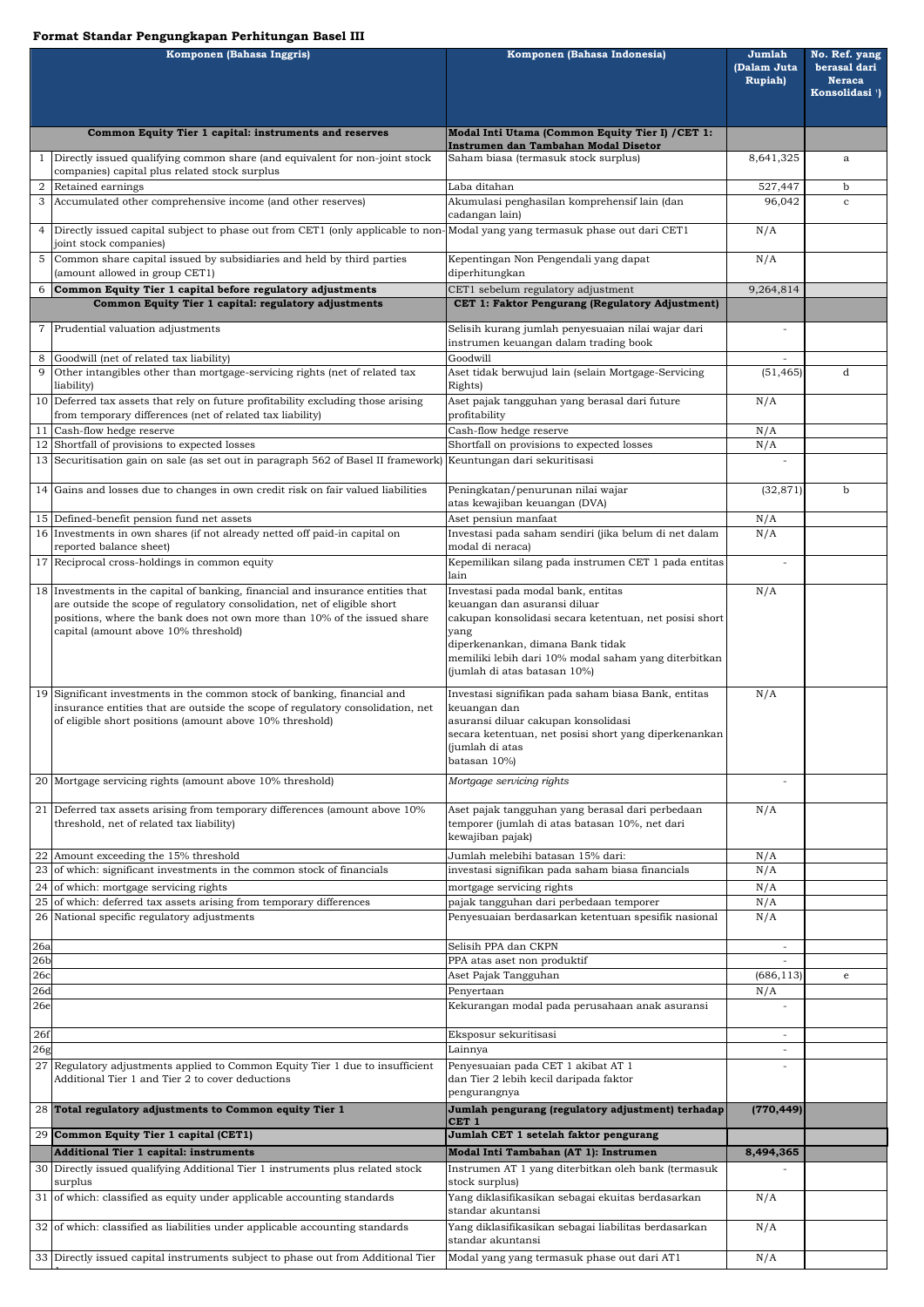|     | Komponen (Bahasa Inggris)                                                                                                                                                                                                                                                                            | Komponen (Bahasa Indonesia)                                                                                                                                                                                                                                      | Jumlah<br>(Dalam Juta<br><b>Rupiah</b> ) | No. Ref. yang<br>berasal dari<br><b>Neraca</b><br>Konsolidasi <sup>1</sup> ) |
|-----|------------------------------------------------------------------------------------------------------------------------------------------------------------------------------------------------------------------------------------------------------------------------------------------------------|------------------------------------------------------------------------------------------------------------------------------------------------------------------------------------------------------------------------------------------------------------------|------------------------------------------|------------------------------------------------------------------------------|
|     | 34 Additional Tier 1 instruments (and CET1 instruments not included in row 5)<br>issued by subsidiaries and held by third parties (amount allowed in group<br>AT1)                                                                                                                                   | Instrumen AT1 yang diterbitkan oleh Entitas Anak<br>yang diakui dalam perhitungan KPMM secara<br>konsolidasi                                                                                                                                                     | N/A                                      |                                                                              |
|     | 35 of which: instruments issued by subsidiaries subject to phase out                                                                                                                                                                                                                                 | Instrumen yang diterbitkan Entitas Anak yang<br>termasuk phase out                                                                                                                                                                                               | N/A                                      |                                                                              |
|     | 36 Additional Tier 1 capital before regulatory adjustments                                                                                                                                                                                                                                           | Jumlah AT 1 sebelum regulatory adjustment                                                                                                                                                                                                                        | ٠                                        |                                                                              |
|     | Additional Tier 1 capital: regulatory adjustments                                                                                                                                                                                                                                                    | Modal Inti Tambahan: Faktor Pengurang<br>(Regulatory Adjustment)                                                                                                                                                                                                 |                                          |                                                                              |
|     | 37 Investments in own Additional Tier 1 instruments                                                                                                                                                                                                                                                  | Investasi pada instrumen AT1 sendiri                                                                                                                                                                                                                             | N/A                                      |                                                                              |
|     | 38 Reciprocal cross-holdings in Additional Tier 1 instruments                                                                                                                                                                                                                                        | Pemilikan instrumen AT1 secara resiprokal                                                                                                                                                                                                                        | N/A                                      |                                                                              |
|     | 39 Investments in the capital of banking, financial and insurance entities that<br>are outside the scope of regulatory consolidation, net of eligible short<br>positions, where the bank does not own more than 10% of the issued common<br>share capital of the entity (amount above 10% threshold) | Investasi pada modal bank, entitas<br>keuangan dan asuransi diluar<br>cakupan konsolidasi secara ketentuan, net posisi short<br>yang<br>diperkenankan, dimana Bank tidak<br>memiliki lebih dari 10% modal saham yang diterbitkan<br>(jumlah di atas batasan 10%) | N/A                                      |                                                                              |
|     | 40 Significant investments in the capital of banking, financial and insurance<br>entities that are outside the scope of regulatory consolidation (net of eligible<br>short positions)                                                                                                                | Investasi signifikan pada modal Bank, entitas<br>keuangan dan<br>asuransi di luar cakupan konsolidasi<br>secara ketentuan (net posisi short yang<br>diperkenankan)                                                                                               |                                          |                                                                              |
|     | 41 National specific regulatory adjustments                                                                                                                                                                                                                                                          | Penyesuaian berdasarkan ketentuan spesifik nasional                                                                                                                                                                                                              |                                          |                                                                              |
| 41a |                                                                                                                                                                                                                                                                                                      | Penempatan dana pada instrumen<br>AT 1 pada Bank lain                                                                                                                                                                                                            | N/A                                      |                                                                              |
|     | 42 Regulatory adjustments applied to Additional Tier 1 due to insufficient Tier 2<br>to cover deductions                                                                                                                                                                                             | Penyesuaian pada AT 1 akibat Tier 2<br>lebih kecil daripada faktor pengurangnya                                                                                                                                                                                  | N/A                                      |                                                                              |
|     | 43 Total regulatory adjustments to Additional Tier 1 capital                                                                                                                                                                                                                                         | Jumlah faktor pengurang (regulatory adjustment)<br>terhadap AT1                                                                                                                                                                                                  |                                          |                                                                              |
|     | 44 Additional Tier 1 capital (AT1)                                                                                                                                                                                                                                                                   | Jumlah AT 1 setelah faktor pengurang                                                                                                                                                                                                                             |                                          |                                                                              |
|     | 45 Tier 1 capital (T1 = CET1 + AT1)                                                                                                                                                                                                                                                                  | Jumlah Modal Inti (Tier 1) (CET1 + AT 1)                                                                                                                                                                                                                         | 8,494,365                                |                                                                              |
|     | Tier 2 capital: instruments and provisions                                                                                                                                                                                                                                                           | Modal Pelengkap (Tier 2): Instumen dan cadangan                                                                                                                                                                                                                  |                                          |                                                                              |
|     | 46 Directly issued qualifying Tier 2 instruments plus related stock surplus                                                                                                                                                                                                                          | Instrumen T2 yang diterbitkan oleh bank (termasuk<br>stock surplus)                                                                                                                                                                                              | N/A                                      |                                                                              |
|     | 47 Directly issued capital instruments subject to phase out from Tier 2                                                                                                                                                                                                                              | Modal yang yang termasuk phase out dari Tier 2                                                                                                                                                                                                                   | N/A                                      |                                                                              |
|     | 48 Tier 2 instruments (and CET1 and AT1 instruments not included in rows 5 or<br>34) issued by subsidiaries and held by third parties (amount allowed in group<br>Tier $2)$                                                                                                                          | Instrumen Tier2 yang diterbitkan oleh Entitas Anak<br>yang diakui dalam perhitungan KPMM secara<br>konsolidasi                                                                                                                                                   | N/A                                      |                                                                              |
|     | 49 of which: instruments issued by subsidiaries subject to phase out                                                                                                                                                                                                                                 | Modal yang diterbitkan Entitas Anak yang termasuk<br>phase out                                                                                                                                                                                                   | N/A                                      |                                                                              |
|     | 50 Provisions                                                                                                                                                                                                                                                                                        | Cadangan umum PPA atas aset produktif yang wajib<br>dihitung dengan jumlah paling tinggi sebesar 1,25%<br>dari ATMR untuk Risiko Kredit                                                                                                                          | 433,341                                  | 3 <sub>1</sub>                                                               |
|     | 51 Tier 2 capital before regulatory adjustments                                                                                                                                                                                                                                                      | Jumlah Modal Pelengkap (Tier 2) sebelum faktor<br>pengurang                                                                                                                                                                                                      | 433,341                                  |                                                                              |
|     | Tier 2 capital: regulatory adjustments                                                                                                                                                                                                                                                               | Modal Pelengkap (Tier 2): Faktor Pengurang<br>(Regulatory Adjustment)                                                                                                                                                                                            |                                          |                                                                              |
|     | 52 Investments in own Tier 2 instruments                                                                                                                                                                                                                                                             | Investasi pada instrumen Tier 2 sendiri                                                                                                                                                                                                                          | N/A                                      |                                                                              |
|     | 53 Reciprocal cross-holdings in Tier 2 instruments                                                                                                                                                                                                                                                   | Pemilikan instrumen Tier 2 secara resiprokal                                                                                                                                                                                                                     | N/A                                      |                                                                              |
|     | 54 Investments in the capital of banking, financial and insurance entities that<br>theida the seems of negativisms conceilidation, not of cliential shout                                                                                                                                            | Investasi pada modal bank, entitas<br>Italianzen den egitarak diluen eskunen kongolideak                                                                                                                                                                         | N/A                                      |                                                                              |

|            | are outside the scope of regulatory consolidation, net of eligible short<br>positions, where the bank does not own more than 10% of the issued common<br>share capital of the entity (amount above the 10% threshold) | keuangan dan asuransi diluar cakupan konsolidasi<br>secara ketentuan, net posisi short yang<br>diperkenankan, dimana Bank tidak                                 |            |  |
|------------|-----------------------------------------------------------------------------------------------------------------------------------------------------------------------------------------------------------------------|-----------------------------------------------------------------------------------------------------------------------------------------------------------------|------------|--|
|            |                                                                                                                                                                                                                       | memiliki lebih dari 10% modal saham yang diterbitkan<br>(jumlah di atas batasan 10%)                                                                            |            |  |
|            | 55 Significant investments in the capital banking, financial and insurance<br>entities that are outside the scope of regulatory consolidation (net of eligible<br>short positions)                                    | Investasi signifikan pada modal Bank, entitas<br>keuangan dan asuransi di luar cakupan konsolidasi<br>secara ketentuan (net posisi short yang<br>diperkenankan) |            |  |
|            | 56 National specific regulatory adjustments                                                                                                                                                                           | Penyesuaian berdasarkan ketentuan spesifik nasional                                                                                                             |            |  |
| <b>56a</b> |                                                                                                                                                                                                                       | Sinking fund                                                                                                                                                    | N/A        |  |
| 56b        |                                                                                                                                                                                                                       | Penempatan dana pada instrumen Tier 2 pada Bank<br>lain                                                                                                         | N/A        |  |
|            | 57 Total regulatory adjustments to Tier 2 capital                                                                                                                                                                     | Jumlah faktor pengurang (regulatory adjustment)<br><b>Modal Pelengkap</b>                                                                                       |            |  |
|            | 58 Tier 2 capital (T2)                                                                                                                                                                                                | Jumlah Modal Pelengkap (T2) setelah regulatory<br>adjustment                                                                                                    | 433,341    |  |
|            | 59 Total capital (TC = $T1 + T2$ )                                                                                                                                                                                    | Total Modal (Modal Inti + Modal Pelengkap)                                                                                                                      | 8,927,706  |  |
|            | 60 Total risk weighted assets                                                                                                                                                                                         | <b>Total Aset Tertimbang Menurut Risiko (ATMR)</b>                                                                                                              | 46,769,435 |  |
|            | <b>Capital ratios and buffers</b>                                                                                                                                                                                     | Rasio Kecukupan Pemenuhan Modal Minimum<br>(KPMM) dan Tambahan Modal (Capital Buffer)                                                                           |            |  |
|            | 61 Common Equity Tier 1 (as a percentage of risk weighted assets)                                                                                                                                                     | Rasio Modal Inti Utama (CET1) - persentase terhadap<br><b>ATMR</b>                                                                                              | 18.16%     |  |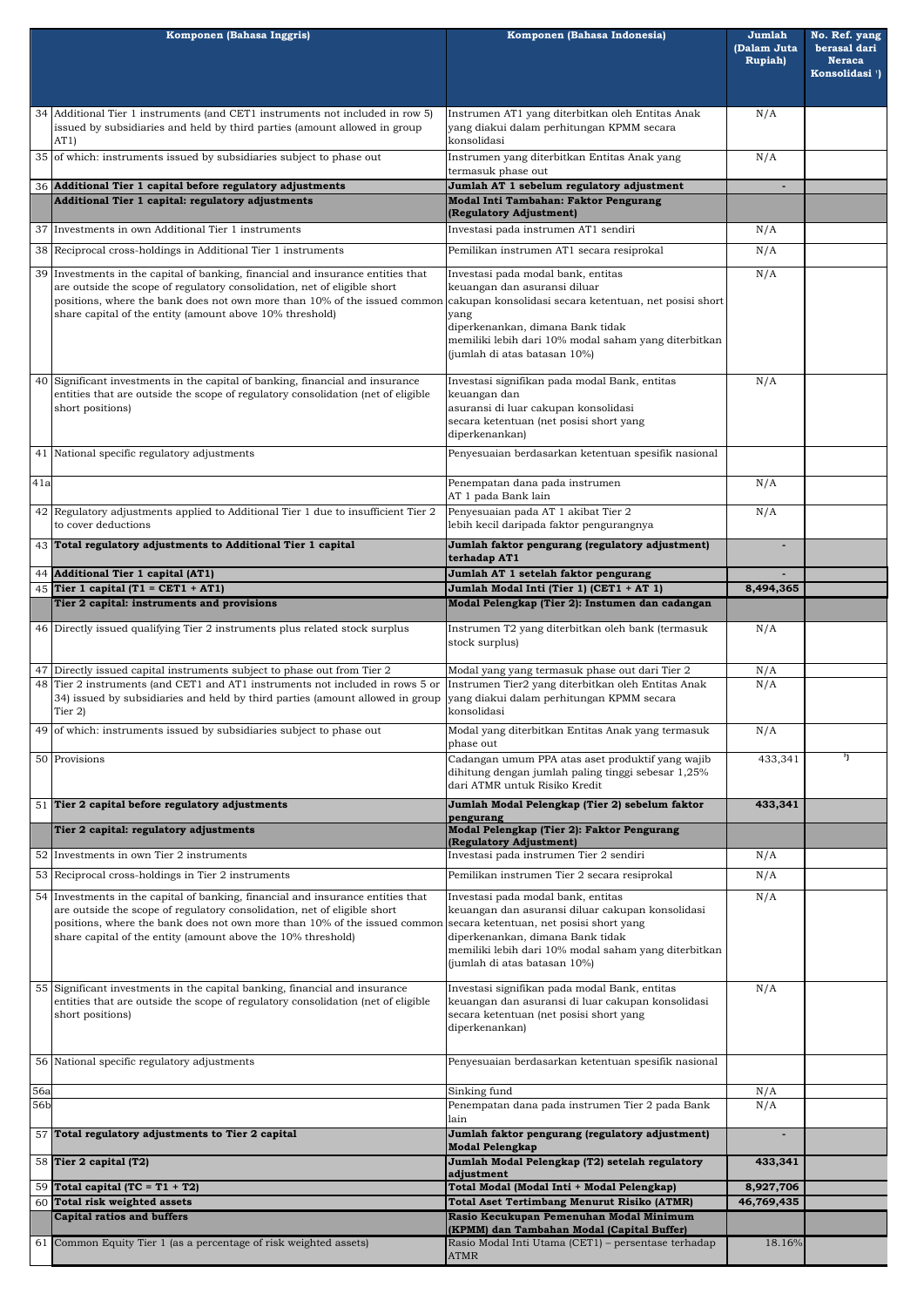| Komponen (Bahasa Inggris)                                                                                                                                                                                                               | Komponen (Bahasa Indonesia)                                                                                                                                                                                                                                                                                  | Jumlah<br>(Dalam Juta<br><b>Rupiah</b> ) | No. Ref. yang<br>berasal dari<br><b>Neraca</b><br>Konsolidasi <sup>1</sup> ) |
|-----------------------------------------------------------------------------------------------------------------------------------------------------------------------------------------------------------------------------------------|--------------------------------------------------------------------------------------------------------------------------------------------------------------------------------------------------------------------------------------------------------------------------------------------------------------|------------------------------------------|------------------------------------------------------------------------------|
| 62 Tier 1 (as a percentage of risk weighted assets)                                                                                                                                                                                     | Rasio Modal Inti (Tier 1) - persentase terhadap ATMR                                                                                                                                                                                                                                                         | 18.16%                                   |                                                                              |
| 63 Total capital (as a percentage of risk weighted assets)                                                                                                                                                                              | Rasio Total Modal - persentase terhadap ATMR                                                                                                                                                                                                                                                                 | 19.09%                                   |                                                                              |
| 64 Institution specific buffer requirement (minimum CET1 requirement plus<br>capital conservation buffer plus countercyclical buffer requirements plus G-<br>SIB buffer requirement, expressed as a percentage of risk weighted assets) | Tambahan modal (buffer) - persentase terhadap AMTR                                                                                                                                                                                                                                                           |                                          |                                                                              |
| 65 of which: capital conservation buffer requirement                                                                                                                                                                                    | Capital Conservation Buffer                                                                                                                                                                                                                                                                                  | 1.875%                                   |                                                                              |
| 66 of which: bank specific countercyclical buffer requirement<br>$67$ of which: G-SIB buffer requirement                                                                                                                                | Countercyclical Buffer<br>Capital Surcharge untuk D-SIB                                                                                                                                                                                                                                                      | 0%<br>0%                                 |                                                                              |
| 68 Common Equity Tier 1 available to meet buffers (as a percentage of risk                                                                                                                                                              | Untuk bank umum konvensional: Modal Inti Utama                                                                                                                                                                                                                                                               | 10.91%                                   |                                                                              |
| weighted assets)                                                                                                                                                                                                                        | (CET yang tersedia untuk memenuhi Tambahan<br>Modal (Buffer) persentase terhadap<br><b>ATMR</b><br>Untuk kantor cabang dari Bank yang<br>berkedudukan di luar negeri: Bagian Dana Usaha yang<br>ditempatkan dalam<br>CEMA (diungkapkan sebagai persentase dari ATMR)<br>yang tersedia untuk memenuhi Buffer. |                                          |                                                                              |
| National minima (if different from Basel 3)                                                                                                                                                                                             | National minima (jika berbeda dari Basel 3)                                                                                                                                                                                                                                                                  |                                          |                                                                              |
| 69 National Common Equity Tier 1 minimum ratio (if different from Basel 3<br>minimum)                                                                                                                                                   | Rasio minimal CET 1 nasional (jika berbeda dengan<br>Basel 3)                                                                                                                                                                                                                                                | N/A                                      |                                                                              |
| 70 National Tier 1 minimum ratio (if different from Basel 3 minimum)                                                                                                                                                                    | Rasio minimal Tier 1 nasional (jika berbeda dengan<br>Basel 3)                                                                                                                                                                                                                                               | N/A                                      |                                                                              |
| 71 National total capital minimum ratio (if different from Basel 3 minimum)                                                                                                                                                             | Rasio minimal total modal nasional (jika berbeda<br>dengan Basel 3)                                                                                                                                                                                                                                          | N/A                                      |                                                                              |
| Amounts below the thresholds for deduction (before risk weighting)                                                                                                                                                                      | Jumlah di bawah batasan pengurangan (sebelum<br>pembobotan risiko)                                                                                                                                                                                                                                           |                                          |                                                                              |
| 72 Non-significant investments in the capital of other financials                                                                                                                                                                       | Investasi non-signifikan pada modal entitas keuangan<br>lain                                                                                                                                                                                                                                                 | N/A                                      |                                                                              |
| 73 Significant investments in the common stock of financials                                                                                                                                                                            | Investasi signifikan pada saham biasa entitas<br>keuangan                                                                                                                                                                                                                                                    | N/A                                      |                                                                              |
| 74 Mortgage servicing rights (net of related tax liability)                                                                                                                                                                             | Mortgage servicing rights (net dari kewajiban pajak)                                                                                                                                                                                                                                                         | N/A                                      |                                                                              |
| 75 Deferred tax assets arising from temporary differences (net of related tax<br>liability)                                                                                                                                             | Aset pajak tangguhan yang berasal dari perbedaan<br>temporer (net dari kewajiban pajak)                                                                                                                                                                                                                      | N/A                                      |                                                                              |
| Applicable caps on the inclusion of provisions in Tier 2                                                                                                                                                                                | Cap yang dikenakan untuk provisi pada Tier 2                                                                                                                                                                                                                                                                 |                                          |                                                                              |
| 76 Provisions eligible for inclusion in Tier 2 in respect of exposures subject to<br>standardised approach (prior to application of cap)                                                                                                | Provisi yang dapat diakui sebagai Tier 2 sesuai<br>dengan eksposur<br>berdasarkan pendekatan standar<br>(sebelum dikenakan cap)                                                                                                                                                                              |                                          |                                                                              |
| 77 Cap on inclusion of provisions in Tier 2 under standardised approach                                                                                                                                                                 | Cap atas provisi yang diakui sebagai Tier 2<br>berdasarkan pendekatan standar                                                                                                                                                                                                                                | N/A                                      |                                                                              |
| 78 Provisions eligible for inclusion in Tier 2 in respect of exposures subject to<br>internal ratings-based approach (prior to application of cap)                                                                                      | Provisi yang dapat diakui sebagai Tier 2 sesuai<br>dengan eksposur<br>berdasarkan pendekatan IRB<br>(sebelum dikenakan cap)                                                                                                                                                                                  | N/A                                      |                                                                              |
| 79 Cap for inclusion of provisions in Tier 2 under internal ratings-based<br>approach                                                                                                                                                   | Cap atas provisi yang diakui sebagai Tier 2<br>berdasarkan pendekatan IRB                                                                                                                                                                                                                                    | N/A                                      |                                                                              |
| Capital instruments subject to phase-out arrangements (only applicable<br>between 1 Jan 2018 and 1 Jan 2022)                                                                                                                            | Instrumen Modal yang termasuk<br>phase out (hanya berlaku antara 1 Jan 2018 s.d. 1<br><b>Jan 2022)</b>                                                                                                                                                                                                       |                                          |                                                                              |
| 80 Current cap on CET1 instruments subject to phase out arrangements                                                                                                                                                                    | Cap pada CET 1 yang temasuk phase out                                                                                                                                                                                                                                                                        | N/A                                      |                                                                              |
| 81 Amount excluded from CET1 due to cap (excess over cap after redemptions<br>and maturities)                                                                                                                                           | Jumlah yang dikecualikan dari<br>CET1 karena adanya cap (kelebihan di atas cap<br>setelah redemptions dan<br>maturities)                                                                                                                                                                                     | N/A                                      |                                                                              |
| 82 Current cap on AT1 instruments subject to phase out arrangements                                                                                                                                                                     | Cap pada AT1 yang temasuk phase out                                                                                                                                                                                                                                                                          | N/A                                      |                                                                              |
| 83 Amount excluded from AT1 due to cap (excess over cap after redemptions<br>and<br>maturities)                                                                                                                                         | Jumlah yang dikecualikan dari AT1 karena adanya<br>cap (kelebihan di atas cap setelah redemptions dan<br>maturities)                                                                                                                                                                                         | N/A                                      |                                                                              |
| 84 Current cap on T2 instruments subject to phase out arrangements                                                                                                                                                                      | Cap pada Tier2 yang temasuk phase out                                                                                                                                                                                                                                                                        | N/A                                      |                                                                              |
| 85 Amount excluded from T2 due to cap (excess over cap after redemptions and<br>maturities)                                                                                                                                             | Jumlah yang dikecualikan dari<br>Tier2 karena adanya <i>cap</i> (kelebihan di atas <i>cap</i> setelah<br>redemptions dan<br>maturities)                                                                                                                                                                      | N/A                                      |                                                                              |

') Diisi oleh Bank berdasarkan hasil rekonsiliasi antara komponen permodalan sesuai Format Standar Pengungkapan Perhitungan Permodalan dengan pos-pos yang

<sup>2</sup>) Sesuai pedoman Pengisian Perhitungan Kewajiban Penyediaan Modal Minimum Triwulanan Bank Umum Konvensional/Kantor Cabang dari Bank yang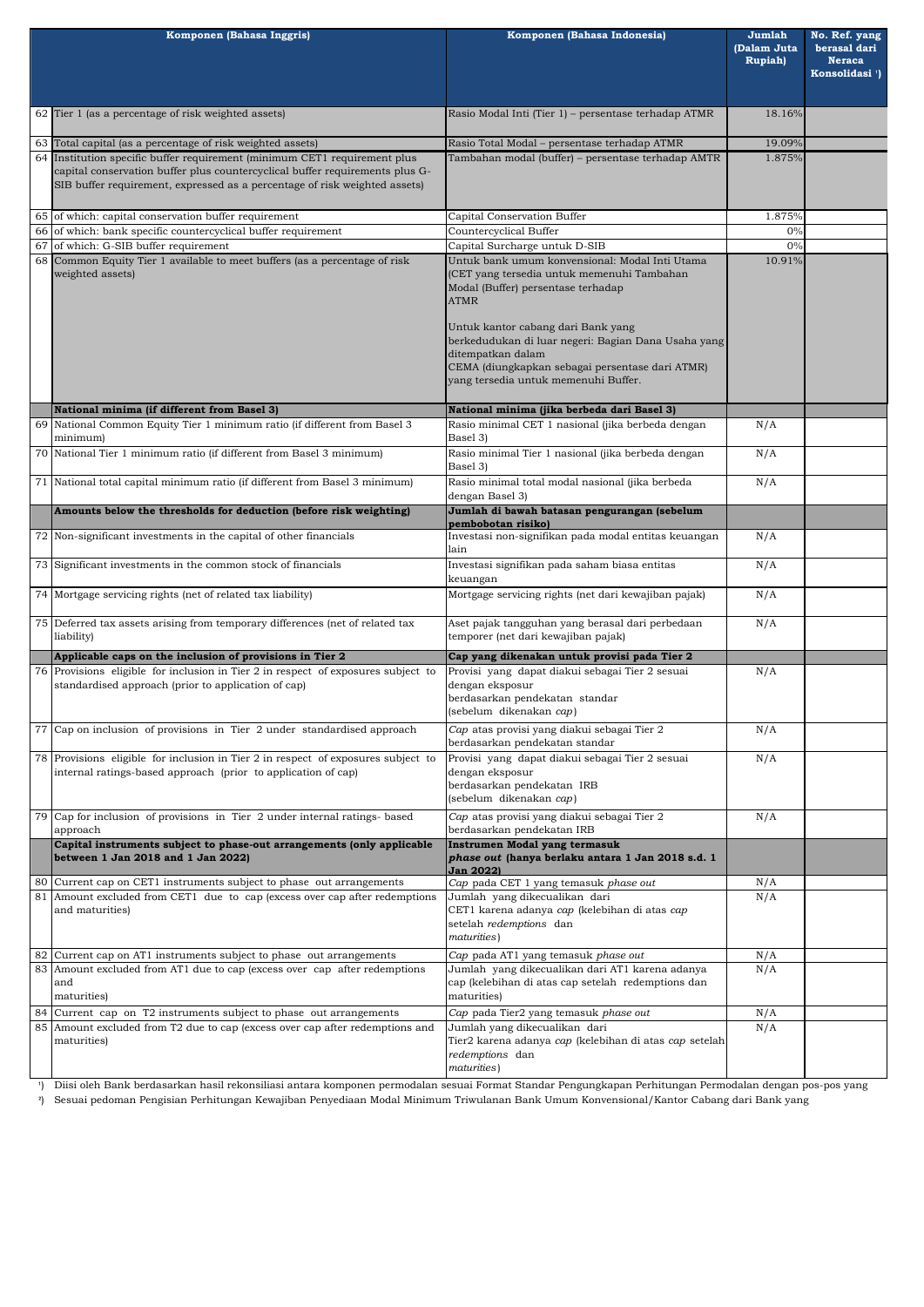## **Rekonsiliasi Permodalan**

| No.               | Pos-pos                                                                                                 | Neraca Publikasi<br>Posisi 31 Desember 2017<br>(Dalam Jutaan Rupiah) | No.<br>Referensi |
|-------------------|---------------------------------------------------------------------------------------------------------|----------------------------------------------------------------------|------------------|
| <b>ASET</b><br>1. | Kas                                                                                                     | 135,055                                                              |                  |
| 2.                | Penempatan pada Bank Indonesia                                                                          | 5,660,314                                                            |                  |
| 3.                | Penempatan pada bank lain                                                                               | 3,099,086                                                            |                  |
| 4.                | Tagihan spot dan derivatif                                                                              | 746,872                                                              |                  |
| 5.                | Surat berharga                                                                                          |                                                                      |                  |
|                   | a. Diukur pada nilai wajar melalui laporan laba/rugi                                                    | 1,819,902                                                            |                  |
|                   | b. Tersedia untuk dijual                                                                                | 10,313,632                                                           |                  |
|                   | c. Dimiliki hingga jatuh tempo                                                                          | 931,301                                                              |                  |
|                   | d. Pinjaman yang diberikan dan piutang<br>Surat berharga yang dijual dengan janji dibeli kembali (repo) | 289,078                                                              |                  |
| 16.<br>7.         | Tagihan atas surat berharga yang dibeli dengan janji dijual kembali (reverse repo)                      | 6,638,706                                                            |                  |
| 18.               | Tagihan akseptasi                                                                                       | 4,094,218                                                            |                  |
| 19.               | Kredit                                                                                                  |                                                                      |                  |
|                   | a. Diukur pada nilai wajar melalui laporan laba/rugi                                                    |                                                                      |                  |
|                   | b. Tersedia untuk dijual                                                                                |                                                                      |                  |
|                   | c. Dimiliki hingga jatuh tempo                                                                          |                                                                      |                  |
|                   | d. Pinjaman yang diberikan dan piutang                                                                  | 27,546,033                                                           |                  |
| 10.               | Pembiayaan syariah                                                                                      |                                                                      |                  |
| 11.               | Penyertaan                                                                                              |                                                                      |                  |
| 12.               | Cadangan kerugian penurunan nilai aset keuangan -/-<br>a. Surat berharga                                | (575)                                                                |                  |
|                   | b. Kredit                                                                                               | (1,321,232)                                                          |                  |
|                   | c. Lainnya                                                                                              | (11, 232)                                                            |                  |
|                   | 13. Aset tidak berwujud                                                                                 | 163,952                                                              | d                |
|                   | Akumulasi amortisasi aset tidak berwujud -/-                                                            | (112, 487)                                                           | d                |
|                   | 14. Aset tetap dan inventaris                                                                           | 211,941                                                              |                  |
|                   | Akumulasi penyusutan aset tetap dan inventaris -/-                                                      | (161, 637)                                                           |                  |
|                   | 15. Aset non produktif                                                                                  |                                                                      |                  |
|                   | a. Properti terbengkalai                                                                                |                                                                      |                  |
|                   | b. Aset yang diambil alih                                                                               |                                                                      |                  |
|                   | c. Rekening tunda<br>d. Aset antar kantor                                                               |                                                                      |                  |
|                   | i. Melakukan kegiatan operasional di Indonesia                                                          |                                                                      |                  |
|                   | ii. Melakukan kegiatan operasional di luar Indonesia                                                    | 899,040                                                              |                  |
| 16.               | Cadangan kerugian penurunan nilai dari aset non keuangan -/-                                            |                                                                      |                  |
| 17.               | Sewa pembiayaan                                                                                         |                                                                      |                  |
| 18.               | Aset pajak tangguhan                                                                                    | 686,113                                                              |                  |
| 19.               | Aset lainnya                                                                                            | 1,599,845                                                            |                  |
|                   | <b>TOTAL ASET</b>                                                                                       | 63,227,925                                                           |                  |
|                   | LIABILITAS DAN EKUITAS                                                                                  |                                                                      |                  |
|                   | <b>LIABILITAS</b>                                                                                       |                                                                      |                  |
| 1.                | Giro                                                                                                    | 17,962,979                                                           |                  |
| 2.<br>3.          | Tabungan<br>Simpanan berjangka                                                                          | 4,471,781<br>7,299,658                                               |                  |
| 4.                | Dana investasi revenue sharing                                                                          |                                                                      |                  |
| 5.                | Pinjaman dari Bank Indonesia                                                                            |                                                                      |                  |
| 16.               | Pinjaman dari bank lain                                                                                 | 8,465,143                                                            |                  |
| 7.                | Liabilitas spot dan derivatif                                                                           | 902,532                                                              |                  |
| 8.                | Utang atas surat berharga yang dijual dengan janji dibeli kembali (repo)                                |                                                                      |                  |
| 9.                | Utang akseptasi                                                                                         | 2,680,528                                                            |                  |
| 10.               | Surat berharga yang diterbitkan                                                                         |                                                                      |                  |
| 11.               | Pinjaman yang diterima                                                                                  |                                                                      |                  |
| 12.               | Setoran jaminan<br>Liabilitas antar kantor                                                              |                                                                      |                  |
| 13.               | a. Melakukan kegiatan operasional di Indonesia                                                          |                                                                      |                  |
|                   | b. Melakukan kegiatan operasional di luar Indonesia                                                     |                                                                      |                  |
|                   | Dana usaha                                                                                              | 8,640,458                                                            | a                |
|                   | Kegiatan operasional di luar Indonesia lainnya                                                          | 10,578,779                                                           |                  |
| 14.               | Liabilitas pajak tangguhan                                                                              |                                                                      |                  |
| 15.               | Liabilitas lainnya                                                                                      | 1,629,659                                                            |                  |
| 16.               | Dana investasi profit sharing                                                                           |                                                                      |                  |
|                   | <b>TOTAL LIABILITAS</b>                                                                                 | 62,631,517                                                           |                  |
|                   | <b>EKUITAS</b>                                                                                          |                                                                      |                  |
| <sup>17.</sup>    | Modal disetor                                                                                           |                                                                      |                  |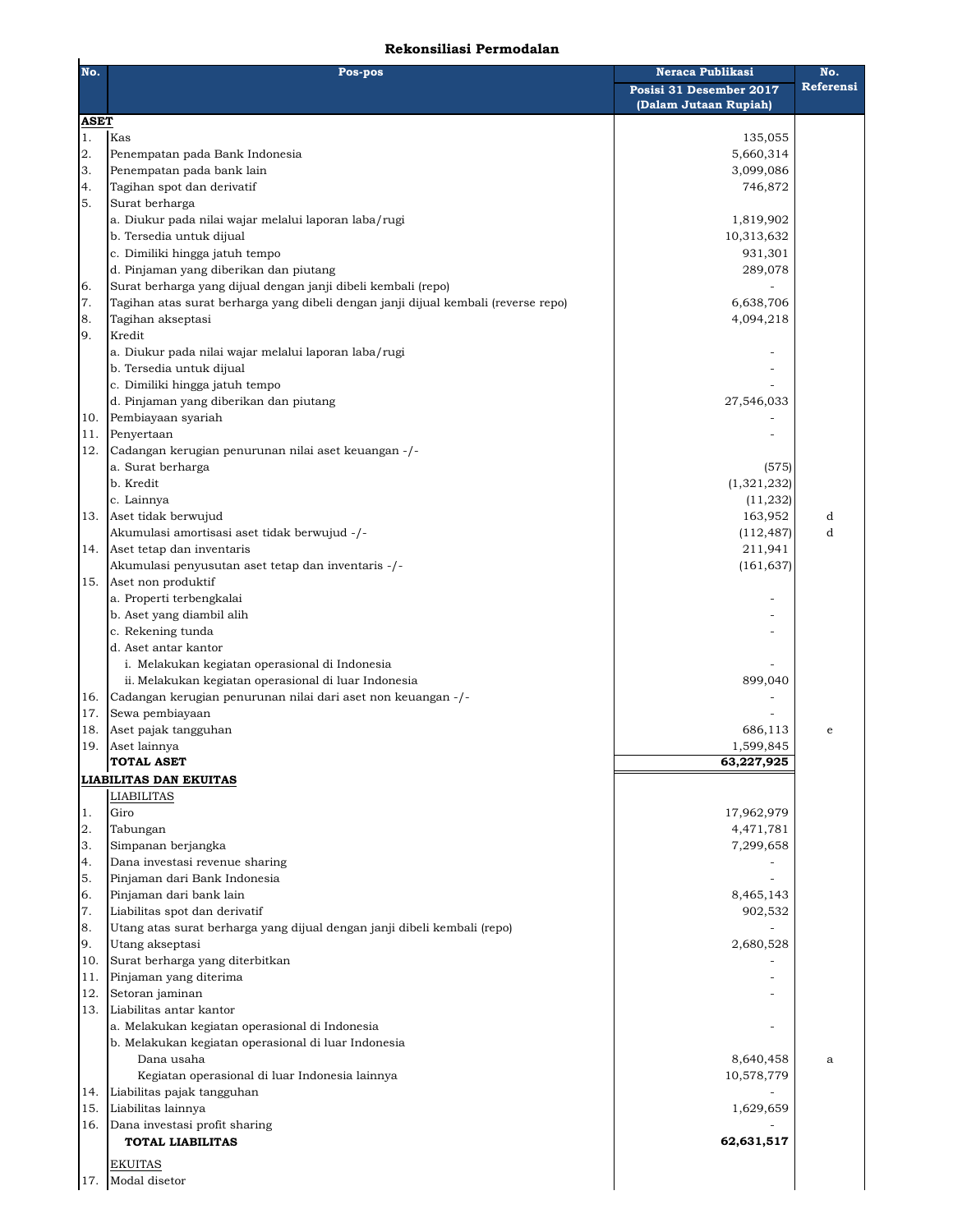| No. | <b>Neraca Publikasi</b><br>Pos-pos                                                  |                         | No.         |
|-----|-------------------------------------------------------------------------------------|-------------------------|-------------|
|     |                                                                                     | Posisi 31 Desember 2017 | Referensi   |
|     |                                                                                     | (Dalam Jutaan Rupiah)   |             |
|     | a. Modal dasar                                                                      | 867                     | a           |
|     | b. Modal yang belum disetor -/-                                                     |                         |             |
|     | c. Saham yang dibeli kembali (treasury stock) -/-                                   |                         |             |
| 18. | Tambahan modal disetor                                                              |                         |             |
|     | a. Agio                                                                             |                         |             |
|     | $b. Disagio -/$ -                                                                   |                         |             |
|     | c. Modal sumbangan                                                                  |                         |             |
|     | d. Dana setoran modal                                                               |                         |             |
|     | e. Lainnya                                                                          |                         |             |
| 19. | Pendapatan (kerugian) komprehensif lainnya                                          |                         |             |
|     | a. Penyesuaian akibat penjabaran laporan keuangan dalam mata uang asing             |                         |             |
|     | b. Keuntungan (kerugian) dari perubahan nilai aset keuangan dalam kelompok          | 96,042                  | $\mathbf c$ |
|     | tersedia untuk dijual                                                               |                         |             |
|     | c. Bagian efektif lindung nilai arus kas                                            |                         |             |
|     | d. Keuntungan revaluasi aset tetap                                                  |                         |             |
|     | e. Bagian pendapatan komprehensif lain dari entitas asosiasi                        |                         |             |
|     | f. Keuntungan (kerugian) aktuarial program imbalan pasti                            | 993                     |             |
|     | g. Pajak penghasilan terkait dengan penghasilan komprehensif lain                   | (28, 942)               |             |
|     | h. Lainnya                                                                          |                         |             |
| 20. | Selisih kuasi reorganisasi                                                          |                         |             |
| 21. | Selisih restrukturisasi entitas sepengendali                                        |                         |             |
| 22. | Ekuitas lainnya                                                                     |                         |             |
| 23. | Cadangan                                                                            |                         |             |
|     | a. Cadangan umum                                                                    |                         |             |
|     | b. Cadangan tujuan                                                                  |                         |             |
| 24. | Laba/rugi                                                                           |                         |             |
|     | a. Tahun-tahun lalu                                                                 |                         |             |
|     | Laba tahun lalu yang ditransfer ke kantor pusat                                     |                         |             |
|     | Peningkatan/(penurunan) nilai wajar atas kewajiban keuangan                         | 31,715                  | $\mathbf b$ |
|     | Laba (rugi) tahun lalu yang ditahan selain peningkatan/(penurunan) nilai wajar atas | 504,671                 | $\mathbf b$ |
|     | kewajiban keuangan                                                                  |                         |             |
|     | b. Tahun berjalan                                                                   |                         |             |
|     | Laba tahun berjalan yang ditransfer ke kantor pusat                                 |                         |             |
|     | Peningkatan/(penurunan) nilai wajar atas kewajiban keuangan                         | 1,156                   | $\mathbf b$ |
|     | Laba (rugi) tahun berjalan selain peningkatan/(penurunan) nilai wajar atas          | (10,094)                | $\mathbf b$ |
|     | kewajiban keuangan                                                                  |                         |             |
|     | TOTAL EKUITAS YANG DAPAT DIATRIBUSIKAN KEPADA PEMILIK                               | 596,408                 |             |
| 25. | Kepentingan non pengendali                                                          |                         |             |
|     | <b>TOTAL EKUITAS</b>                                                                | 596,408                 |             |
|     | TOTAL LIABILITAS DAN EKUITAS                                                        | 63,227,925              |             |